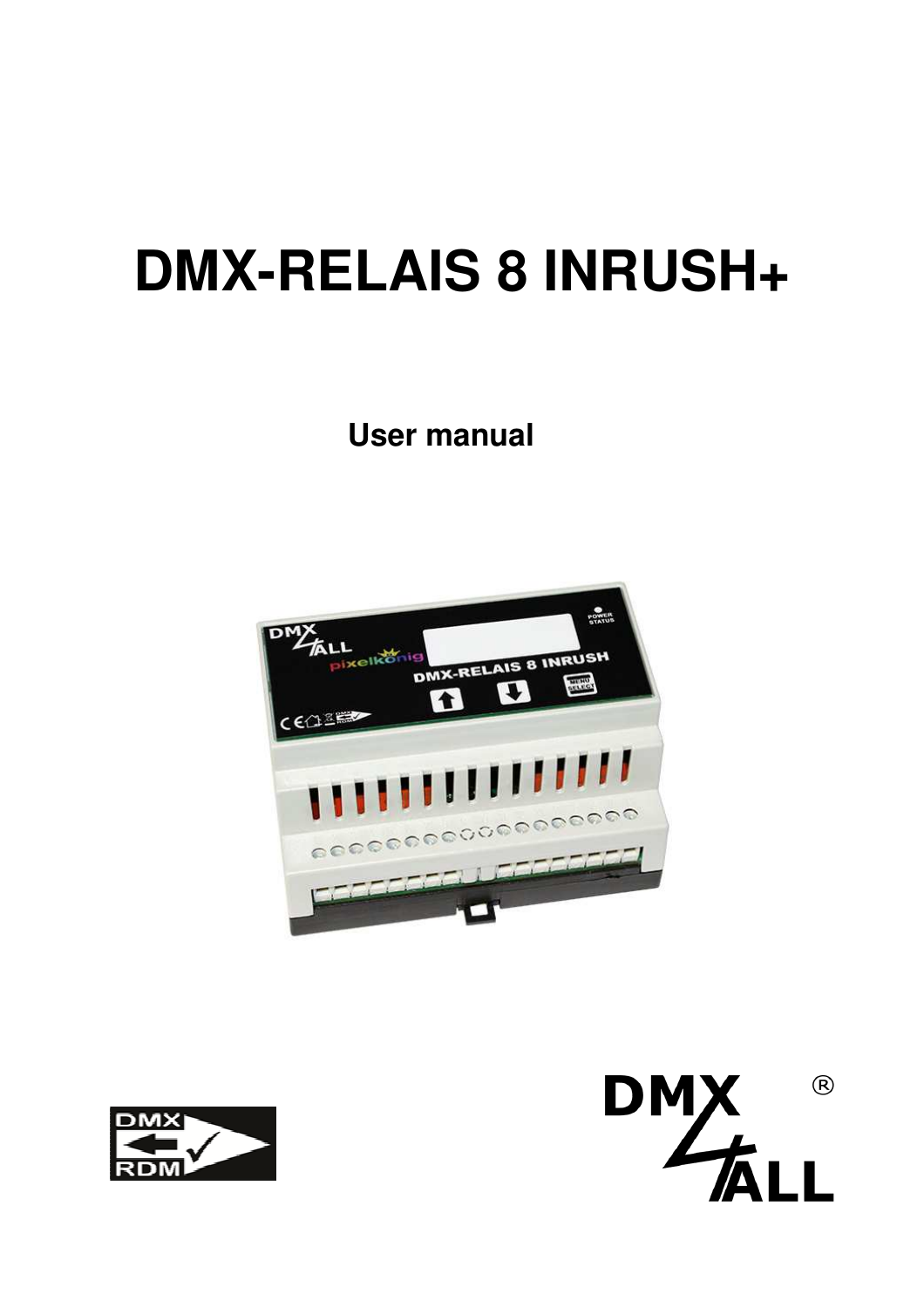



For your own safety, please read this user manual and warnings carefully before installation.

# **Contents**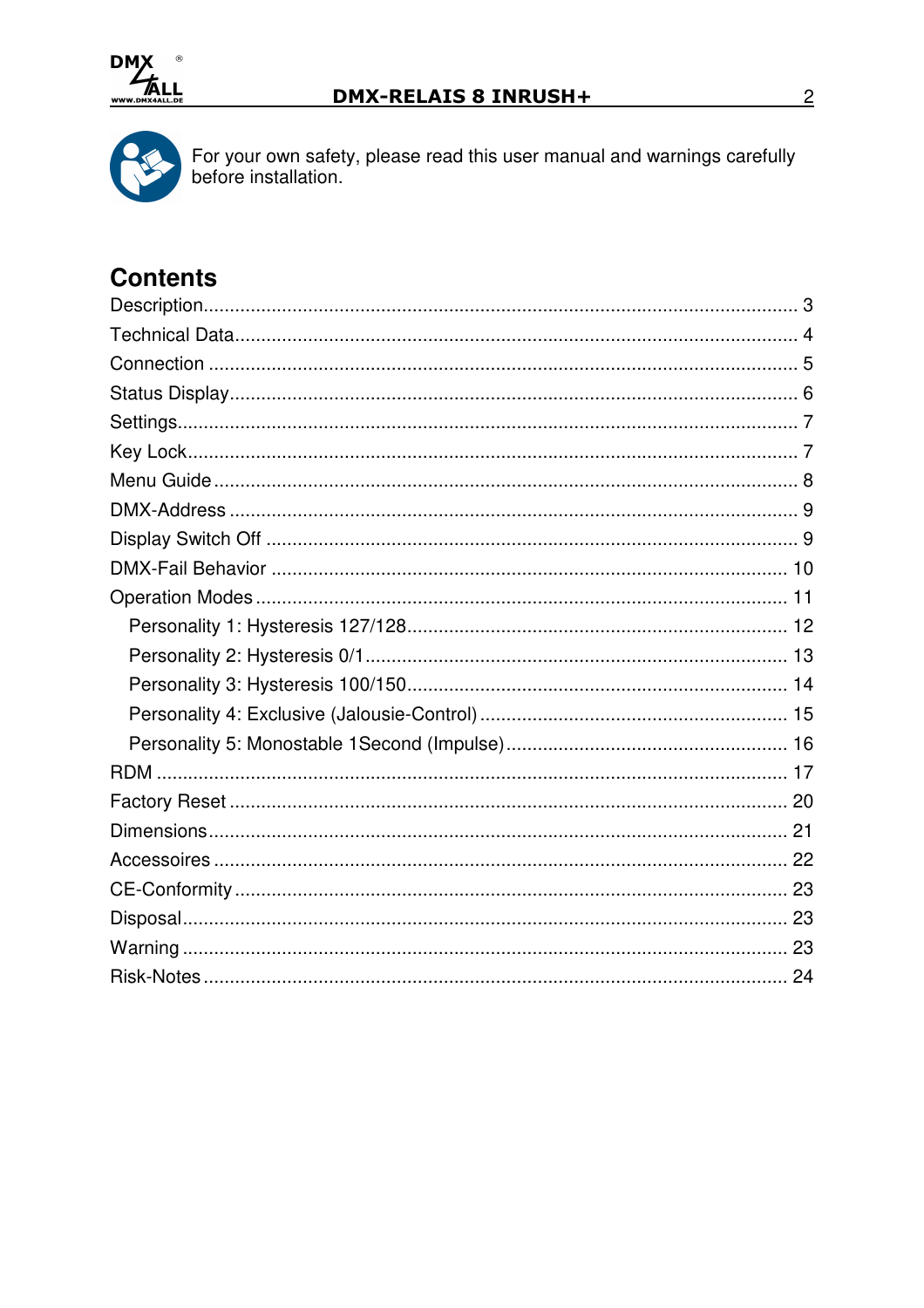

## **Description**

The **DMX-RELAIS 8 INRUSH+** is designed for several control tasks.

## **8 potential free switching outputs**

The DMX-RELAIS 8 INRUSH+ has 8 potential free switching outputs (Closer / NO) up to 8A switching capacity.

## **Switching contact for direct and alternating voltage**

The relay interface is suitable to direct current (DC) or alternating current (AC).

## **DMX FAIL-Function**

An adjustable DMX FAIL function offers the option to hold the current state (HOLD) or to adopt a predefined value if the DMX signal fails.

## **RDM support**

The DMX-RELAIS 8 INRUSH allows the configuration via RDM or DMX.

## **Touch-Control**

The DMX-RELAIS 8 INRUSH+ is designed with 3 touch fields for operation and a 7-segment display.

## **RGB-Status display**

Via a RGB status display the DMX reception is shown.

## **Switch off LED-Display**

The LED-Display at the DMX-RELAIS 8 INRUSH+ can be switched off via RDM command or time-controlled, so that no disturbing light sources are present during operation.

## **Several operation modes**

The DMX-RELAIS 8 INRUSH+ offers various operation modes.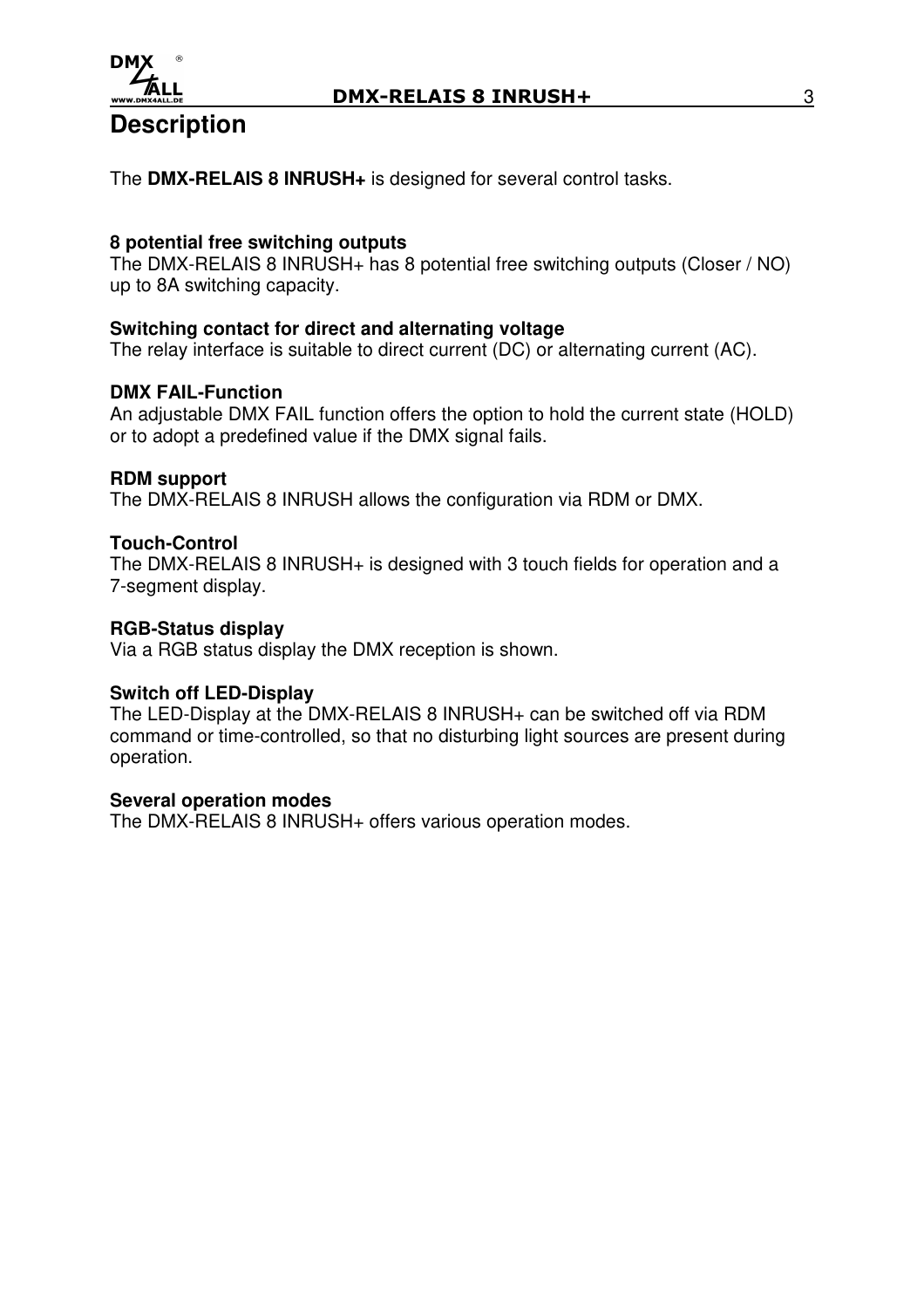

# **Technical Data**

| <b>Power supply:</b>    | 12-24V DC<br>(300mA @ 12V / 200mA @ 24V)                                                                                                                      |
|-------------------------|---------------------------------------------------------------------------------------------------------------------------------------------------------------|
| <b>Protocol:</b>        | <b>DMX512</b><br><b>RDM</b>                                                                                                                                   |
| <b>DMX-Channels:</b>    | up to 8 DMX channels                                                                                                                                          |
| <b>DMX-FAIL:</b>        | $HOLD / 0.100\%$                                                                                                                                              |
| <b>Operation modes:</b> | Hysteresis 127/128<br>Hysteresis 0/1<br>Hysteresis 100/150<br>Exclusive<br>Monostable 1 Second                                                                |
| Output:                 | 8 potential-free switching output (closer / NO)<br>165A@20ms peak switch-on current<br>AC: each max, $8A / 250V$ ~<br>DC: According to the max. DC load graph |
| Display:                | 7 segment display<br><b>RGB LED</b>                                                                                                                           |
| <b>TOUCH-Control:</b>   | 3 touch buttons                                                                                                                                               |
| <b>Connections:</b>     | <b>Screw terminals</b>                                                                                                                                        |
| <b>Dimensions:</b>      | 105mm x 90mm x 60mm                                                                                                                                           |

# **Max. DC load**

The maximum current the switch contacts of the **DMX RELAIS 8 INRUSH** can switch, is shown in the following graph depending on the switching voltage:

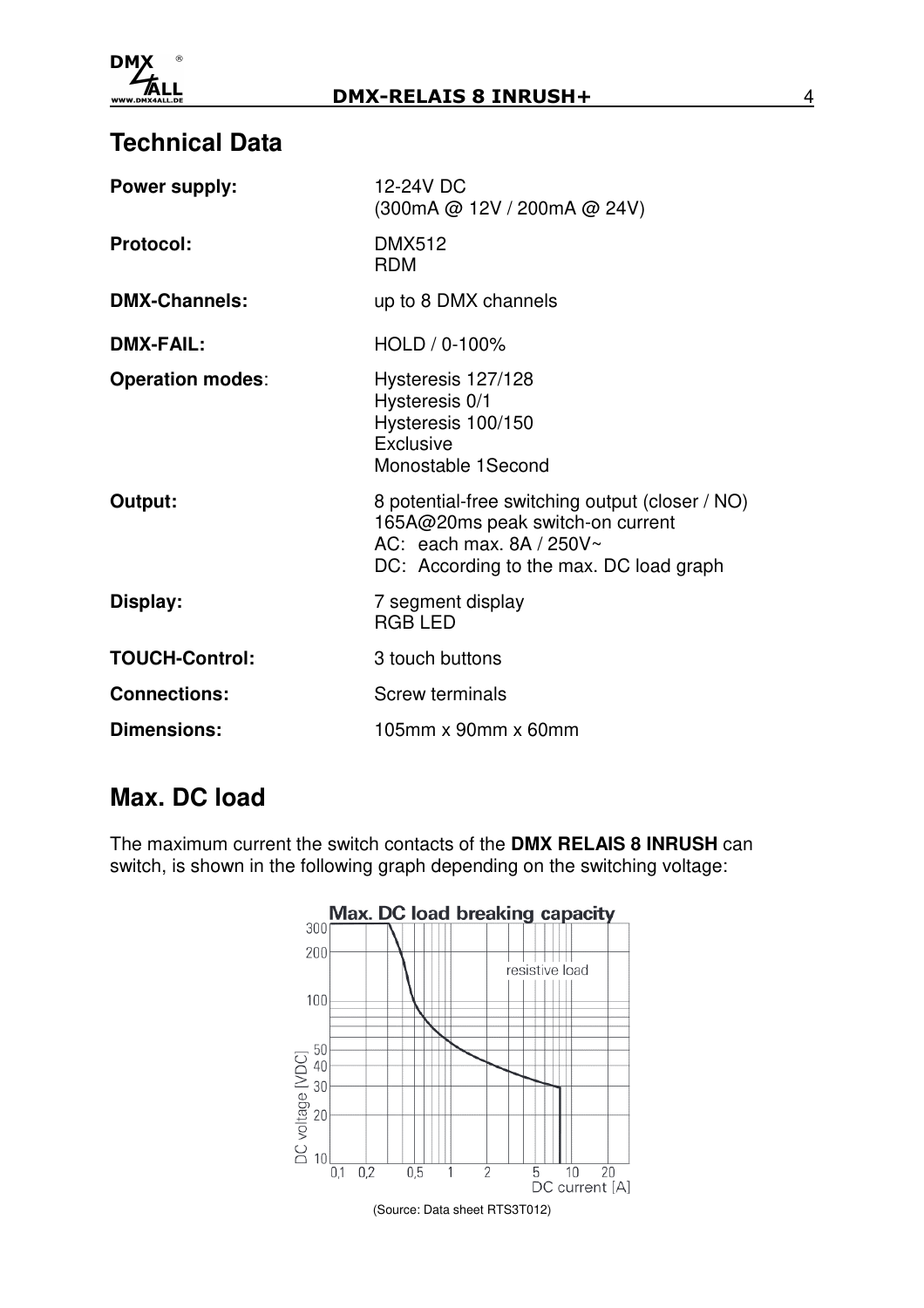

# **Connection**



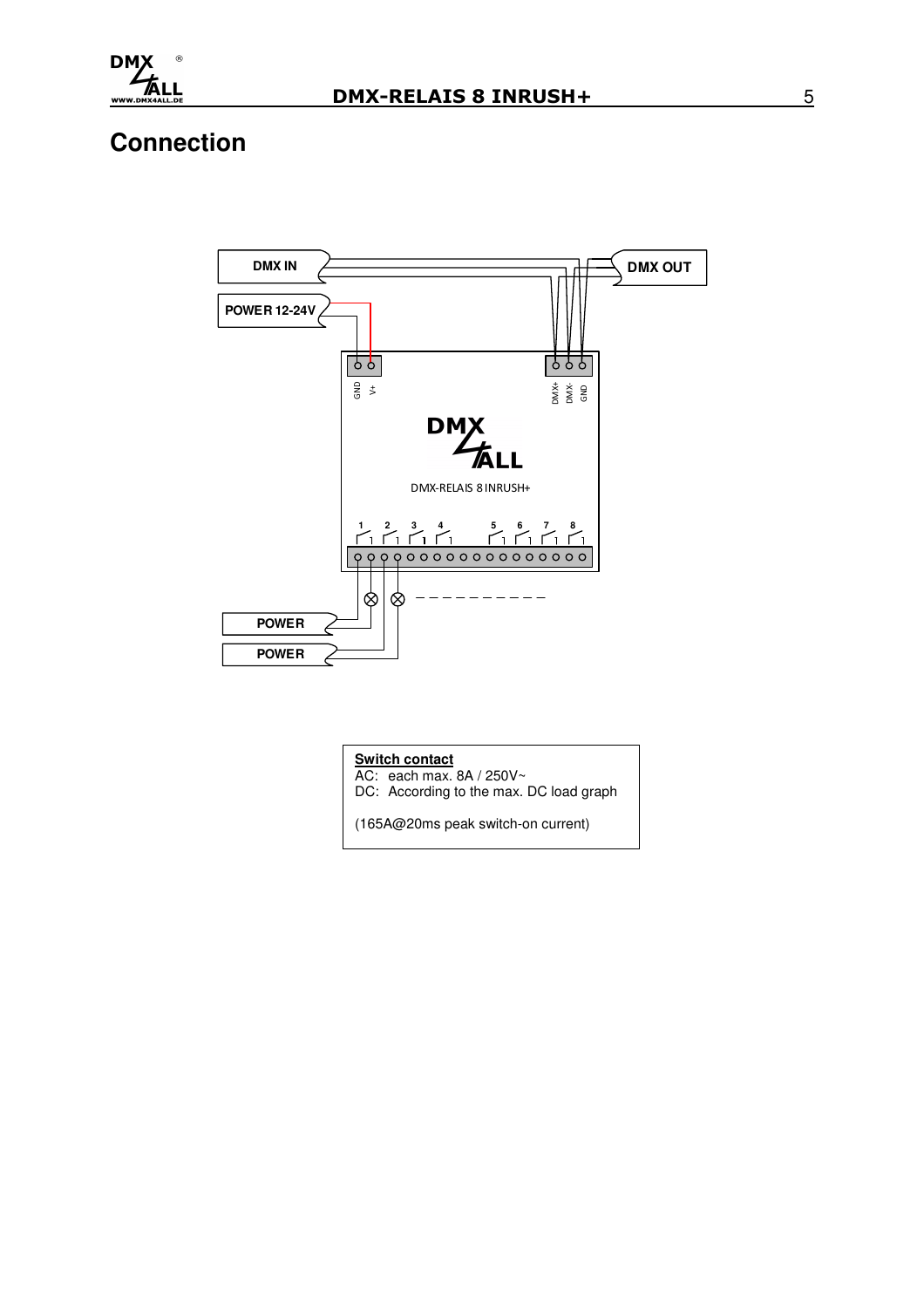

# **Status Display**

The integrated RGB status display is a multifunction display.



| Off                  | Power supply not connected /<br>Display is switched off |
|----------------------|---------------------------------------------------------|
| <b>RED</b> flashes   | No DMX signal detected                                  |
| <b>GREEN</b>         | Device ready for use                                    |
| <b>GREEN</b> flashes | Device shows RDM identify                               |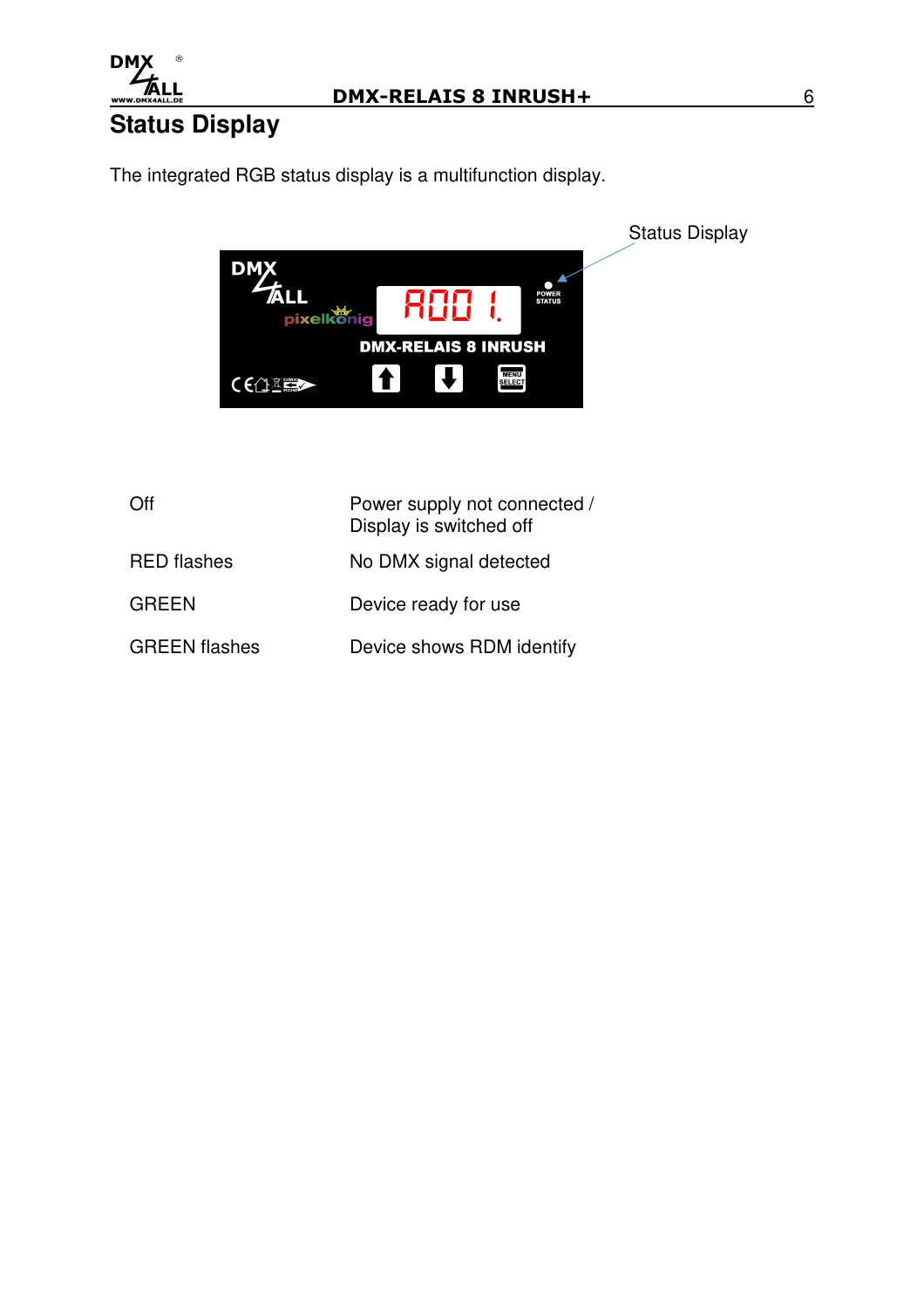

# **Settings**

Either the settings can be made via RDM or directly at the DMX-RELAIS 8 INRUSH+ via the 3 buttons at the 7 segment display.



# **Key Lock**

After turning on the DMX-RELAIS 8 INRUSH+ or if no button is pressed for ca. 15 seconds the key lock starts automatically and the set DMX start address is showed.

The activated key lock is displayed via a lighting dot right below in the display.

To release the key lock, any key must be pressed for ca. 3 seconds. During this time, the key lock indicator flashes until it finally goes out.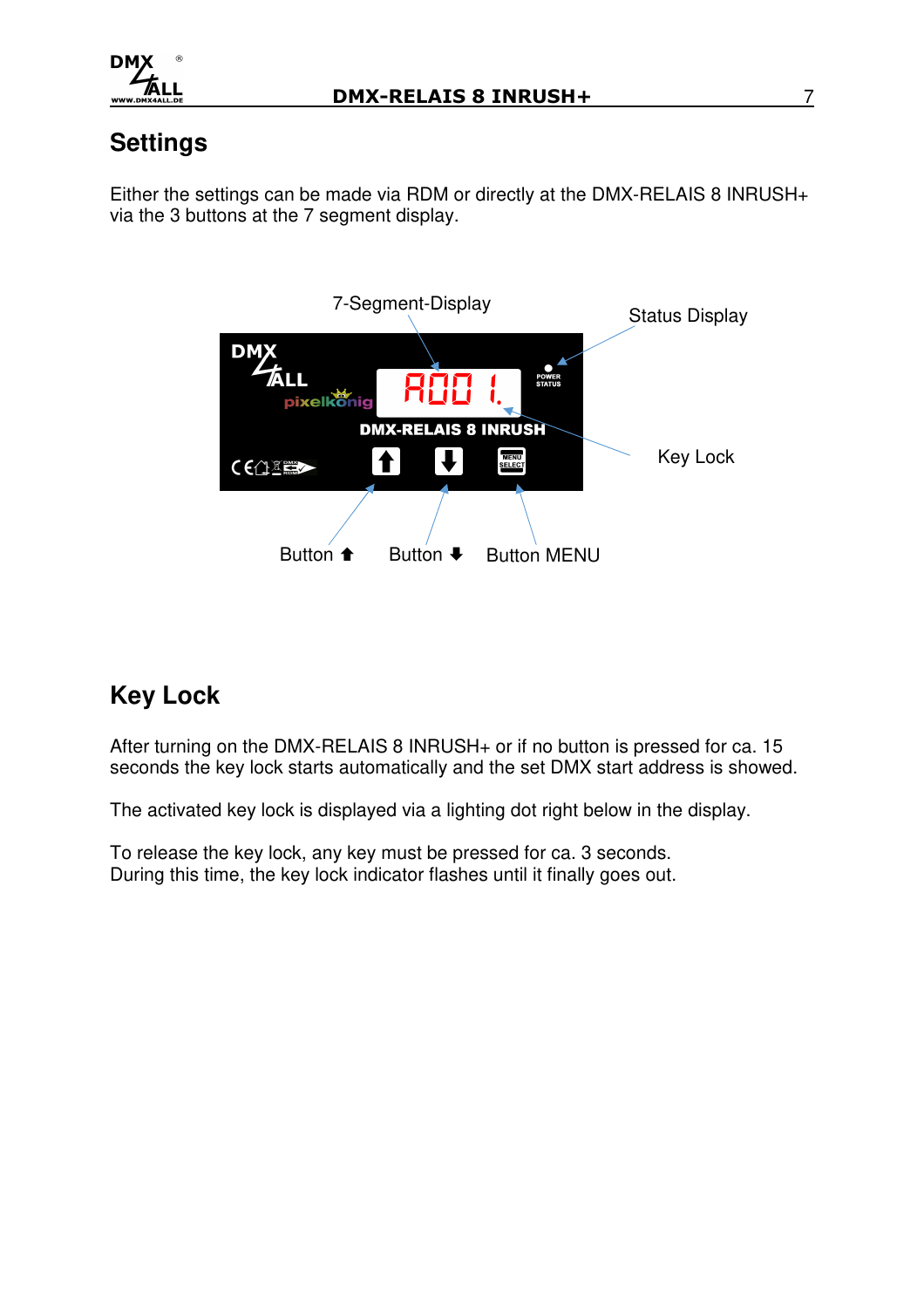

# **Menu Guide**

Various menu items are shown via the display, which can then be set using the buttons  $\triangle$  or  $\blacklozenge$ .

The menu item is displayed with a letter abbreviation followed by the set value.

The letter abbreviations are assigned as follows:

- R DMX-Start address<br>PE Personality
- PE Personality<br>F Fail-Mode
- F Fail-Mode<br>
oFF AutoOff Ti
- AutoOff Time

The menu navigation is shown as follows:

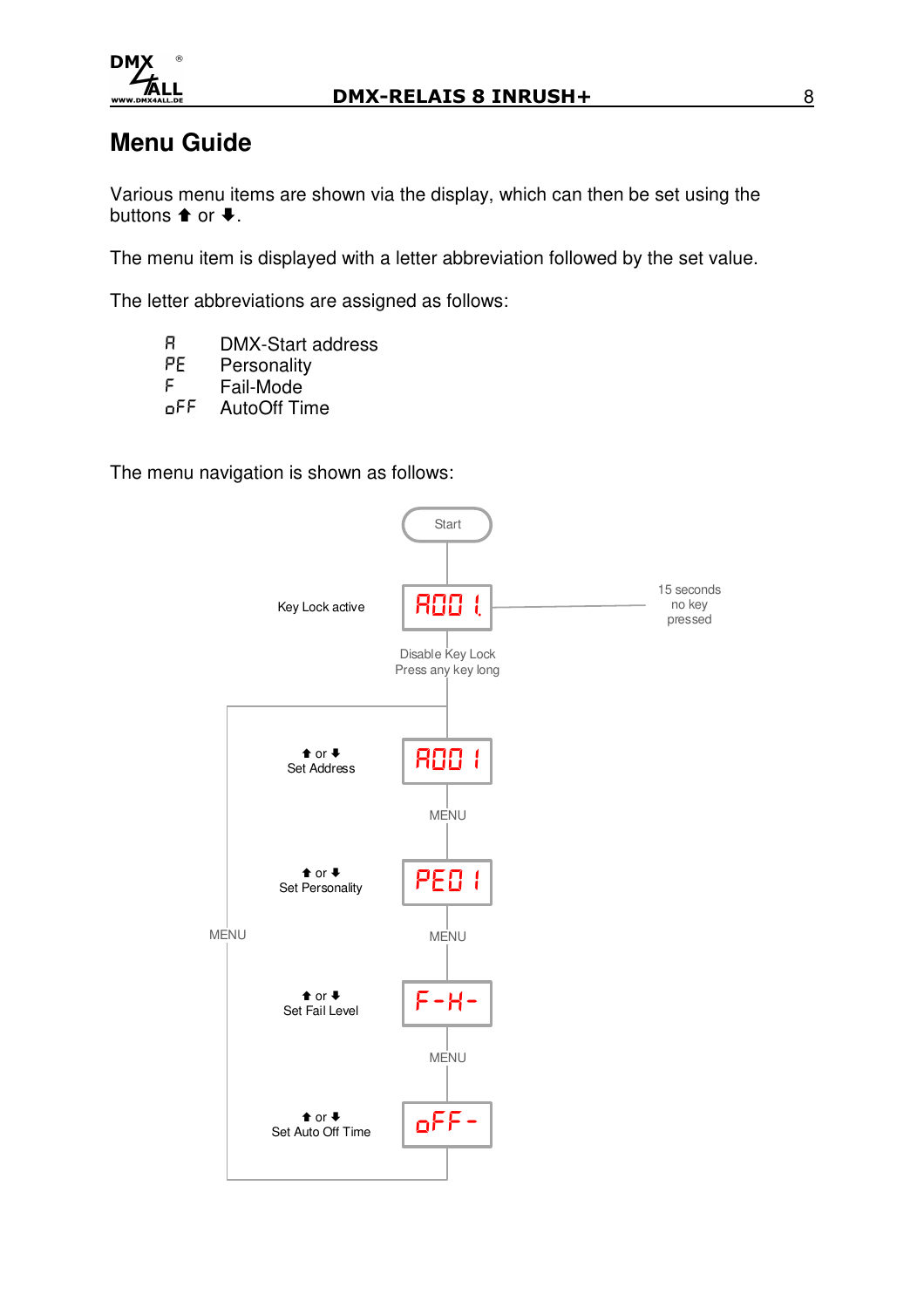

## **DMX-Address**

Via the RDM parameter DMX\_START\_ADDRESS or directly at the device under menu R the start address can be set.

By pressing the buttons  $\triangleq$  or  $\triangleq$  the start address can be set in a arrange of 1 and 512.

If  $\triangle$  or  $\blacktriangleright$  is pressed held, the start address increases or decreases until the button is pressed.



# **Display Switch Off**

To avoid disturbing lighting points during the operation, the DMX-RELAIS 8 INRUSH+ display can be switched off.

The shutdown can occur manually or automatically.

Manually it takes place via the RDM parameter DISPLAY\_LEVEL.

To activate the automatic shutdown the RDM parameter DISPLAY\_AUTO\_OFF Is to select or the menu oFF directly at the device.

The time, after which the shutdown should take place is to select between 1 and 9 minutes or off (-) by pressing the buttons  $\bullet$  or  $\bullet$ .



 $\wedge$ 

The display shutdown is only in the normal operation (permanent applied DMX-Signal) possible after the set time runs out. If the DMX-Signal gets lost or a button is pressed at the device the display is switched on and the passed time is reset.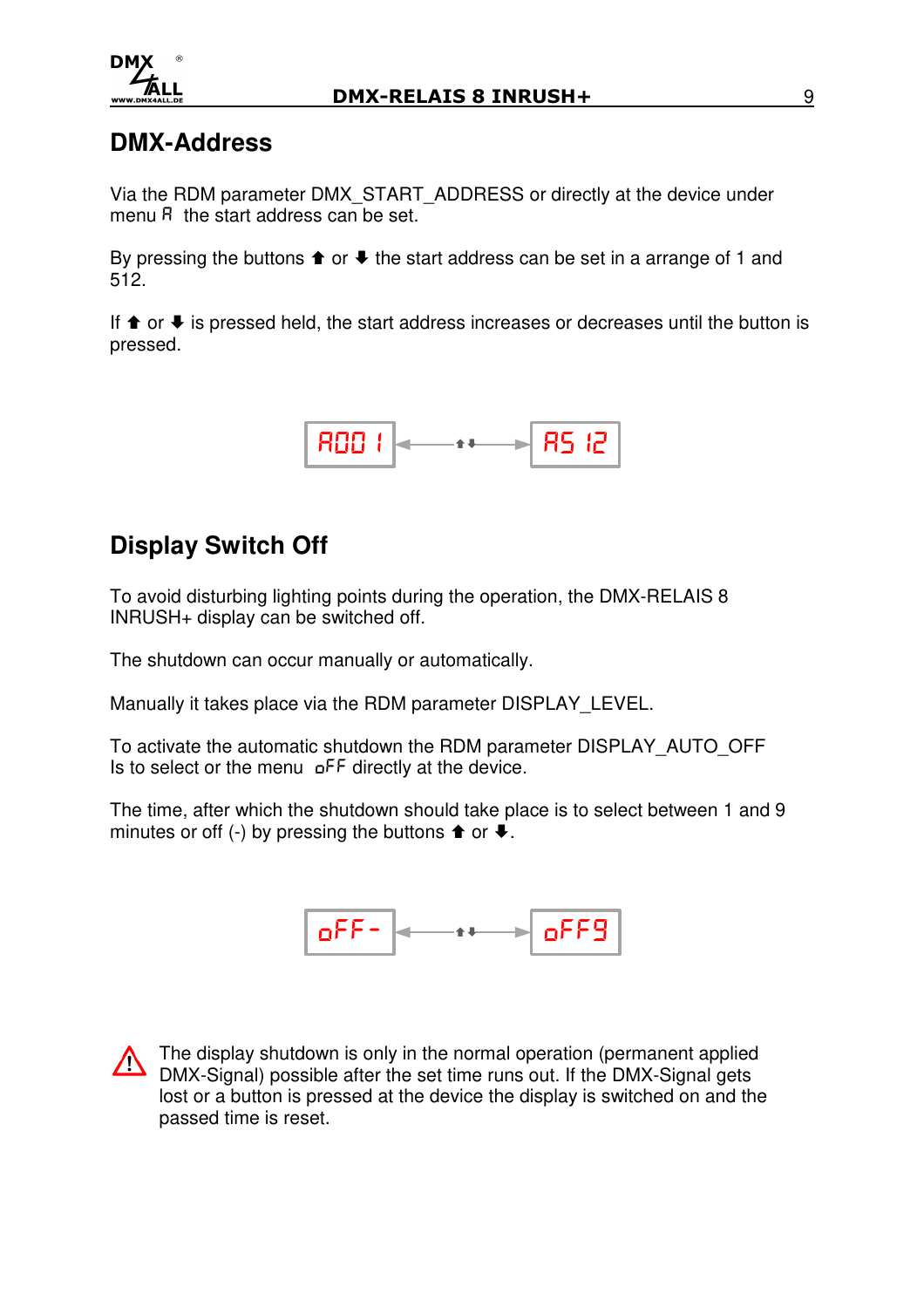

## **DMX-Fail Behavior**

The **DMX-RELAIS 8 INRUSH+** has a DMX-FAIL function keeping the last switching state (HOLD) or set the predefined switching state to the set value.

In case of DMX fail the behavior can be set via the RDM parameter DMX\_FAIL\_MODE or directly at the device in the menu F.

Using the buttons  $\triangleq$  or  $\triangleq$  the value is set in a range of 0 and 255. If  $\triangleq$  or  $\triangleq$ is pressed held, the value increases or decreases automatically until the button is pressed.

If the maximum value of 255 is reached, the hold function is activated by pressing  $\triangle$ again. Pressing  $\blacklozenge$  again the hold function is deactivated again.



In case of a power fail the hold switching states are not restored with the  $\triangle$ hold function. In this case the switching states are set OFF.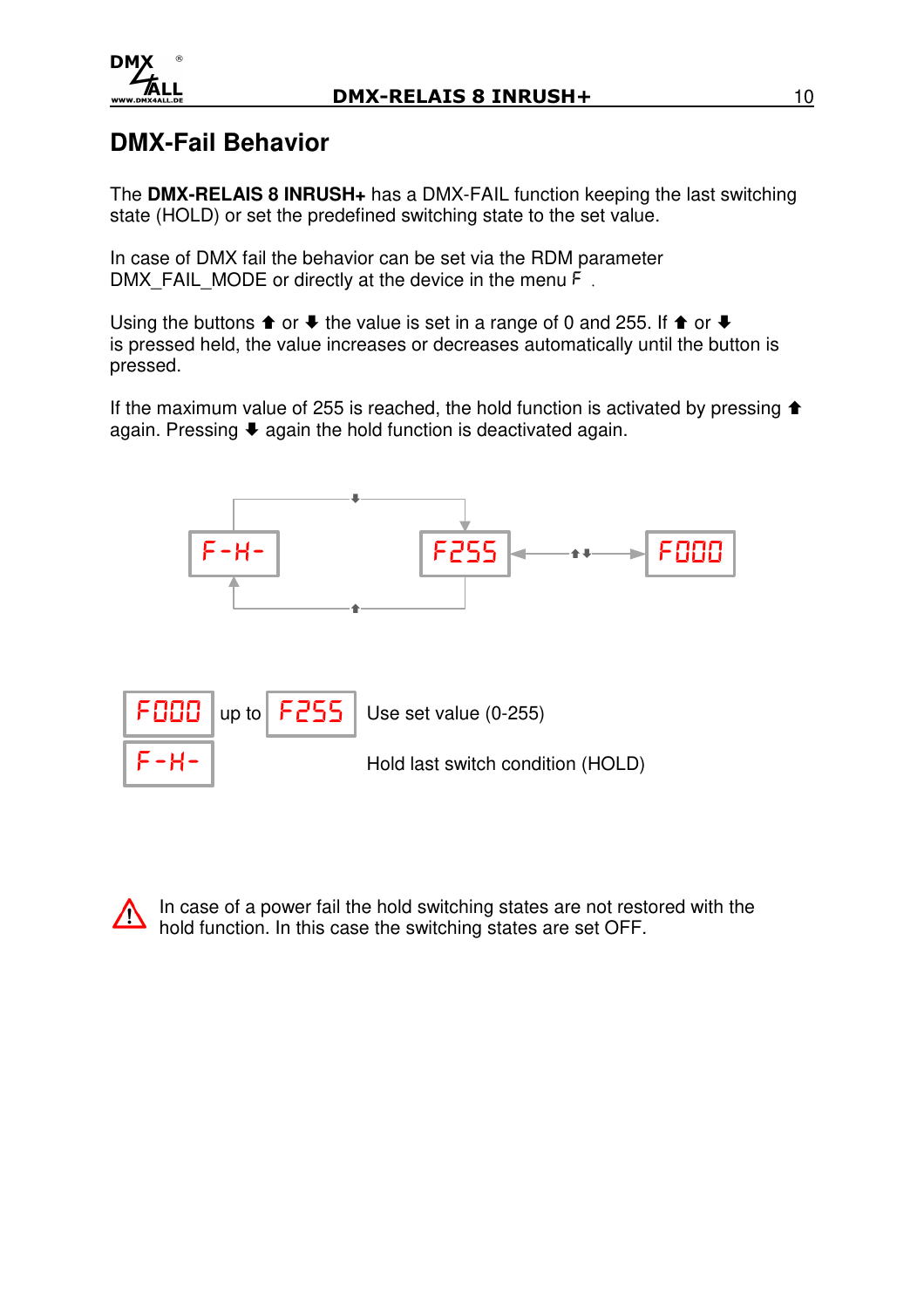

## **Operation Modes**

The **DMX-RELAIS 8 INRUSH+** has several operation modes (Personality).

- Personality 1: Hysteresis 127/128
- Personality 2: Hysteresis 0/1
- Personality 3: Hysteresis 100/150
- Personality 4: Exclusive (Jalousie-Control)
- Personality 5: Monostable 1 Second (Impulse)

The number of the needed DMX channels and their assignment as well as the way of controlling the outputs depends on the Personality.

The Personality is to choose via the RDM parameter DMX\_PERSONALITY or at the device in the menu PE.

By pressing the buttons  $\triangleq$  or  $\triangleq$  the Personality is set between 1 and 19.



The DMX address assignment is described on the following pages.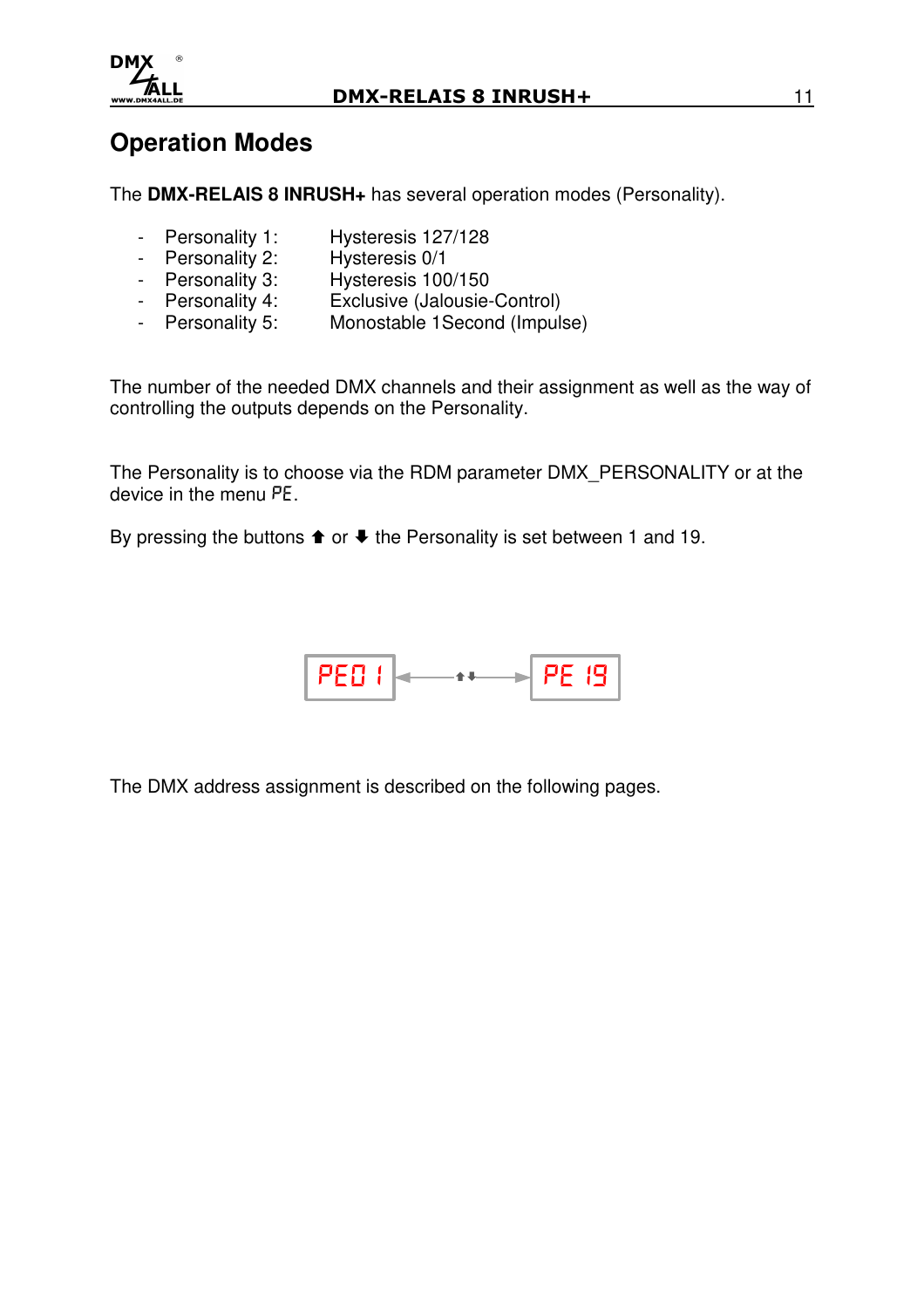## **Personality 1: Hysteresis 127/128**

In this operation mode, the relays switch of each other independently, each via one DMX channel.

The switching threshold (Hysteresis) is 127/128. That means that the relay is switched off when the DMX value is 127 or less and that the relay is switched on when the DMX value is 128 or greater.

| <b>DMX</b><br>Channel | <b>DMX</b><br>Value | Function     |
|-----------------------|---------------------|--------------|
| 1                     | $0 - 127$           | Output 1 OFF |
|                       | 128-255             | Output 1 ON  |
| 2                     | $0 - 127$           | Output 2 OFF |
|                       | 128-255             | Output 2 ON  |
| 3                     | $0 - 127$           | Output 3 OFF |
|                       | 128-255             | Output 3 ON  |
| 4                     | $0 - 127$           | Output 4 OFF |
|                       | 128-255             | Output 4 ON  |
| 5                     | $0 - 127$           | Output 5 OFF |
|                       | 128-255             | Output 5 ON  |
| 6                     | $0 - 127$           | Output 6 OFF |
|                       | 128-255             | Output 6 ON  |
| 7                     | $0 - 127$           | Output 7 OFF |
|                       | 128-255             | Output 7 ON  |
| 8                     | $0 - 127$           | Output 8 OFF |
|                       | 128-255             | Output 8 ON  |

For this operation mode choose via RDM the Personality 1.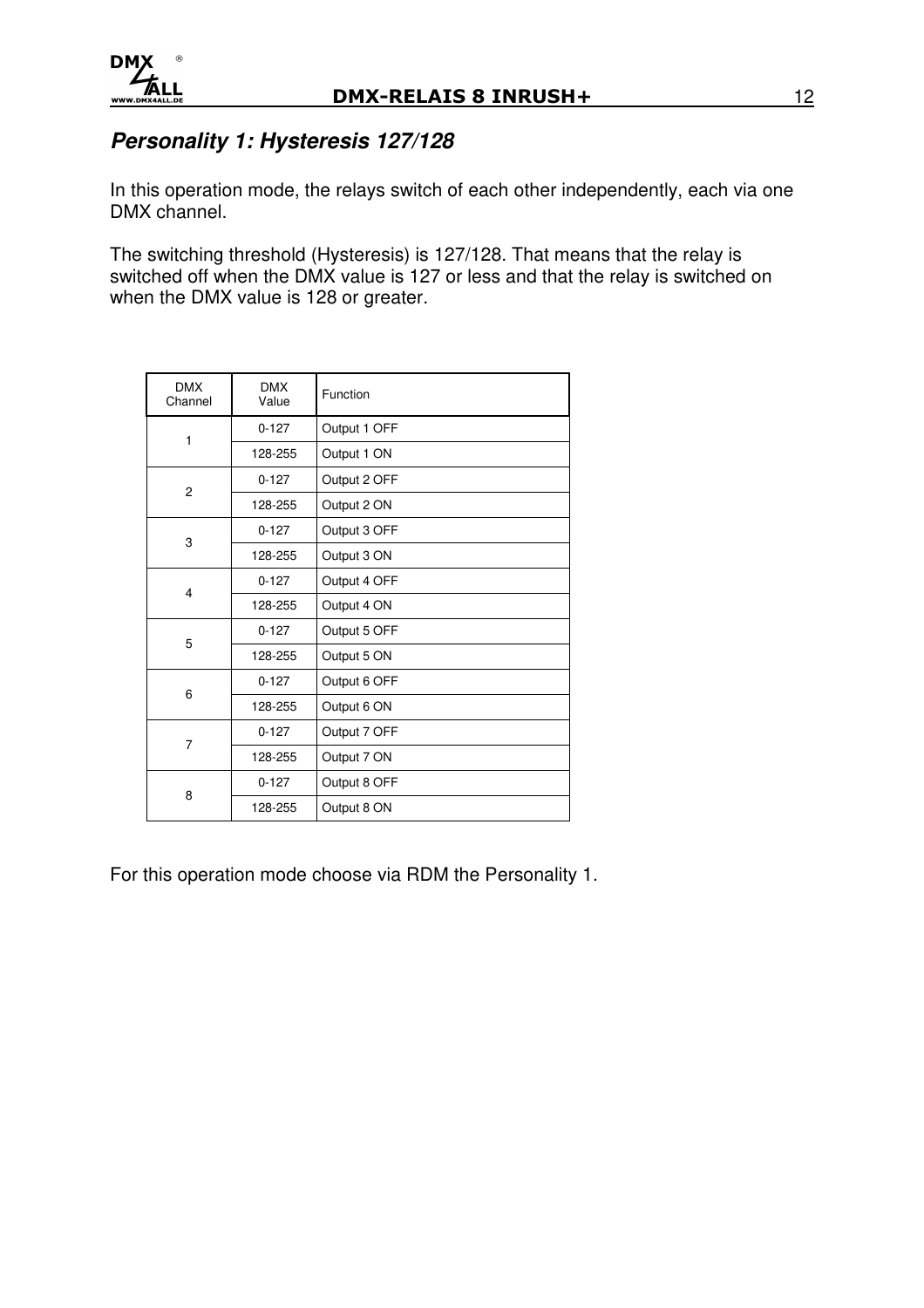

## **Personality 2: Hysteresis 0/1**

In this operation mode, the relays switch of each other independently, each via one DMX channel.

The switching threshold (Hysteresis) is 0/1. That means that the relay is switched off when the DMX value is 0 and that the relay is switched on when the DMX value is 1 or greater.

| <b>DMX</b><br>Channel | <b>DMX</b><br>Value | Function     |
|-----------------------|---------------------|--------------|
|                       | 0                   | Output 1 OFF |
| 1                     | $1 - 255$           | Output 1 ON  |
| $\overline{2}$        | $\mathbf 0$         | Output 2 OFF |
|                       | $1 - 255$           | Output 2 ON  |
| 3                     | 0                   | Output 3 OFF |
|                       | $1 - 255$           | Output 3 ON  |
| 4                     | $\Omega$            | Output 4 OFF |
|                       | $1 - 255$           | Output 4 ON  |
| 5                     | 0                   | Output 5 OFF |
|                       | $1 - 255$           | Output 5 ON  |
| 6                     | 0                   | Output 6 OFF |
|                       | $1 - 255$           | Output 6 ON  |
| 7                     | 0                   | Output 7 OFF |
|                       | $1 - 255$           | Output 7 ON  |
| 8                     | 0                   | Output 8 OFF |
|                       | $1 - 255$           | Output 8 ON  |

For this operation mode choose via RDM the Personality 2.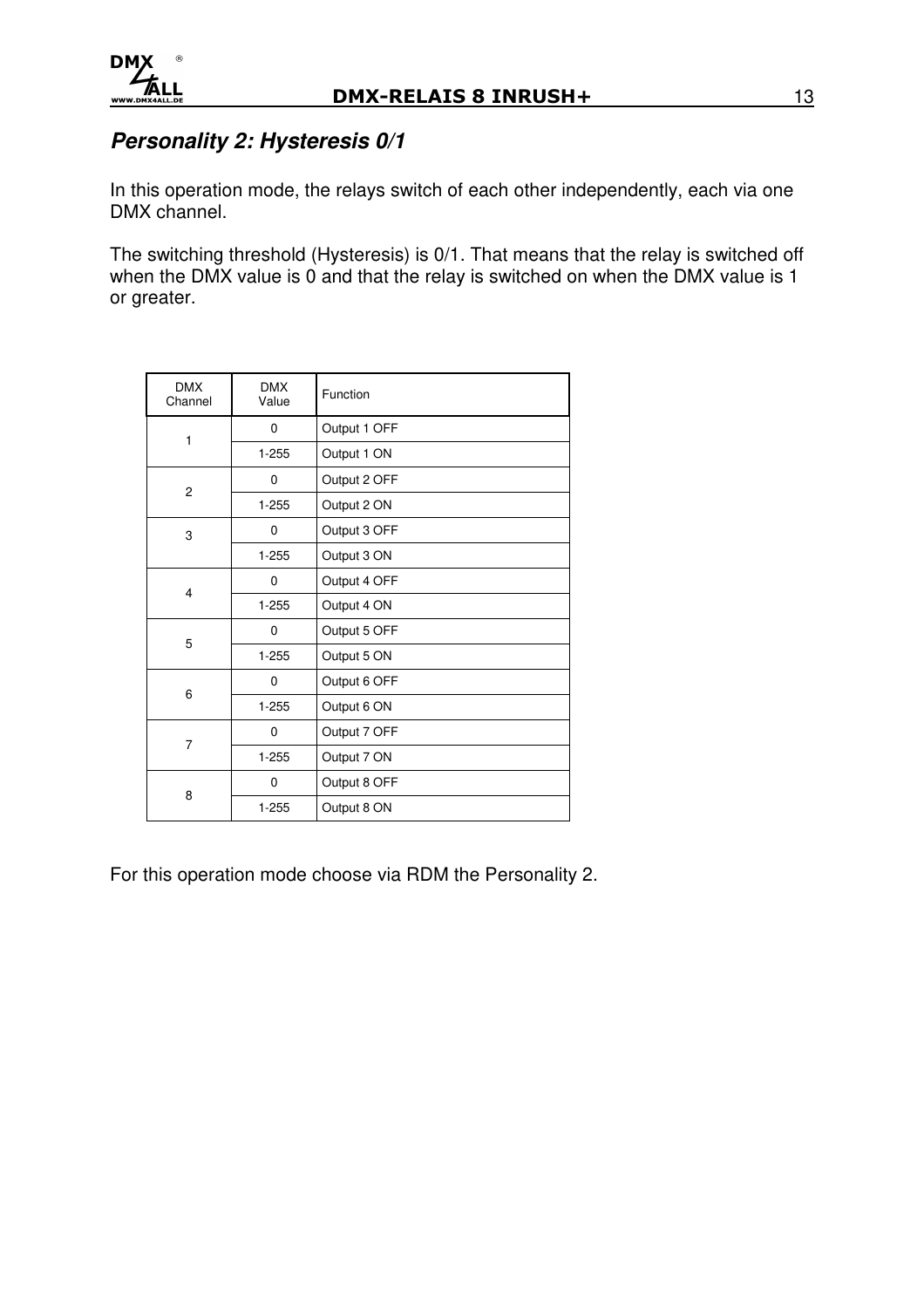## **Personality 3: Hysteresis 100/150**

In this operation mode, the relays switch of each other independently, each via one DMX channel.

The switching threshold (Hysteresis) is 100/150. That means that the relay is switched off when the DMX value is 100 or less and that the relay is switched on when the DMX value is 150 or greater.

| <b>DMX</b><br>Channel | <b>DMX</b><br>Value | Function           |  |  |
|-----------------------|---------------------|--------------------|--|--|
|                       | $0 - 100$           | Output 1 OFF       |  |  |
| 1                     | 101-149             | Output 1 NO ACTION |  |  |
|                       | 150-255             | Output 1 ON        |  |  |
|                       | $0 - 100$           | Output 2 OFF       |  |  |
| 2                     | 101-149             | Output 2 NO ACTION |  |  |
|                       | 150-255             | Output 2 ON        |  |  |
|                       | $0 - 100$           | Output 3 OFF       |  |  |
| 3                     | 101-149             | Output 3 NO ACTION |  |  |
|                       | 150-255             | Output 3 ON        |  |  |
|                       | $0 - 100$           | Output 4 OFF       |  |  |
| 4                     | 101-149             | Output 4 NO ACTION |  |  |
|                       | 150-255             | Output 4 ON        |  |  |
|                       | $0 - 100$           | Output 5 OFF       |  |  |
| 5                     | 101-149             | Output 5 NO ACTION |  |  |
|                       | 150-255             | Output 5 ON        |  |  |
|                       | $0 - 100$           | Output 6 OFF       |  |  |
| 6                     | 101-149             | Output 6 NO ACTION |  |  |
|                       | 150-255             | Output 6 ON        |  |  |
|                       | $0 - 100$           | Output 7 OFF       |  |  |
| 7                     | 101-149             | Output 7 NO ACTION |  |  |
|                       | 150-255             | Output 7 ON        |  |  |
|                       | $0 - 100$           | Output 8 OFF       |  |  |
| 8                     | 101-149             | Output 8 NO ACTION |  |  |
|                       | 150-255             | Output 8 ON        |  |  |

For this operation mode choose via RDM the Personality 3.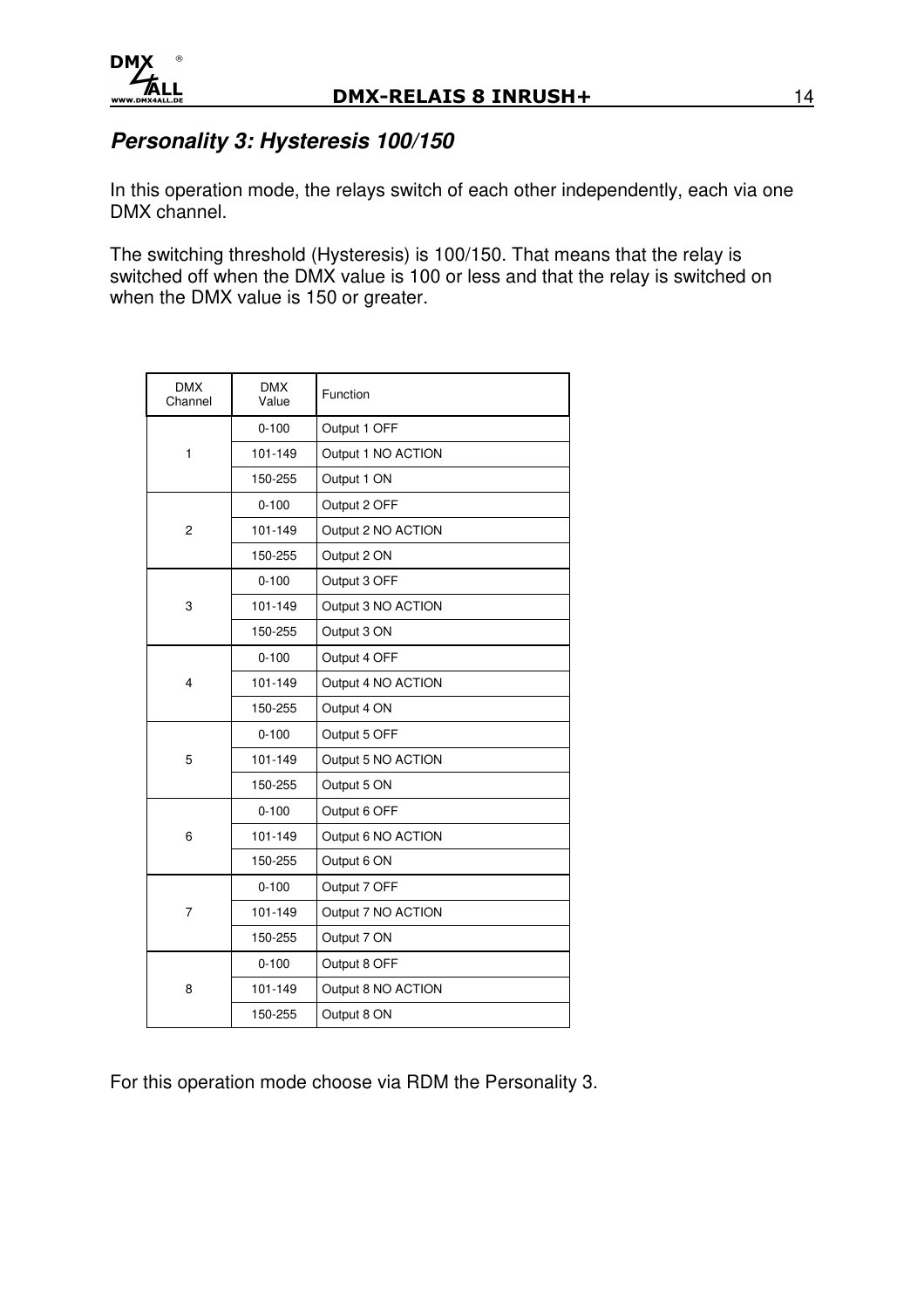

## **Personality 4: Exclusive (Jalousie-Control)**

In this operation mode, 2 relays are linked to one another, so only one relay can switch at a time.

The switching threshold (hysteresis) is 127/128, which means that the relay is switched off when the DMX value is 127 or less. The relay is switched on when the DMX value is 128 or greater.

However, two linked relays  $(1 + 2/3 + 4/5 + 6/7 + 8)$  cannot be switched on at the same time.

| <b>DMX</b><br>Channel | <b>DMX</b><br>Value | Function                     |  |
|-----------------------|---------------------|------------------------------|--|
|                       | $0 - 127$           | Output 1 OFF                 |  |
| 1                     | 128-255             | Output 1 ON, if output 2 OFF |  |
| 2                     | $0 - 127$           | Output 2 OFF                 |  |
|                       | 128-255             | Output 2 ON, if output 1 OFF |  |
| 3                     | $0 - 127$           | Output 3 OFF                 |  |
|                       | 128-255             | Output 3 ON, if output 2 OFF |  |
| 4                     | $0 - 127$           | Output 4 OFF                 |  |
|                       | 128-255             | Output 4 ON, if output 3 OFF |  |
| 5                     | $0 - 127$           | Output 5 OFF                 |  |
|                       | 128-255             | Output 5 ON, if output 4 OFF |  |
| 6                     | $0 - 127$           | Output 6 OFF                 |  |
|                       | 128-255             | Output 6 ON, if output 5 OFF |  |
|                       | $0 - 127$           | Output 7 OFF                 |  |
| $\overline{7}$        | 128-255             | Output 7 ON, if output 6 OFF |  |
| 8                     | $0 - 127$           | Output 8 OFF                 |  |
|                       | 128-255             | Output 8 ON, if output 7 OFF |  |

For this operation mode choose via RDM the Personality 4.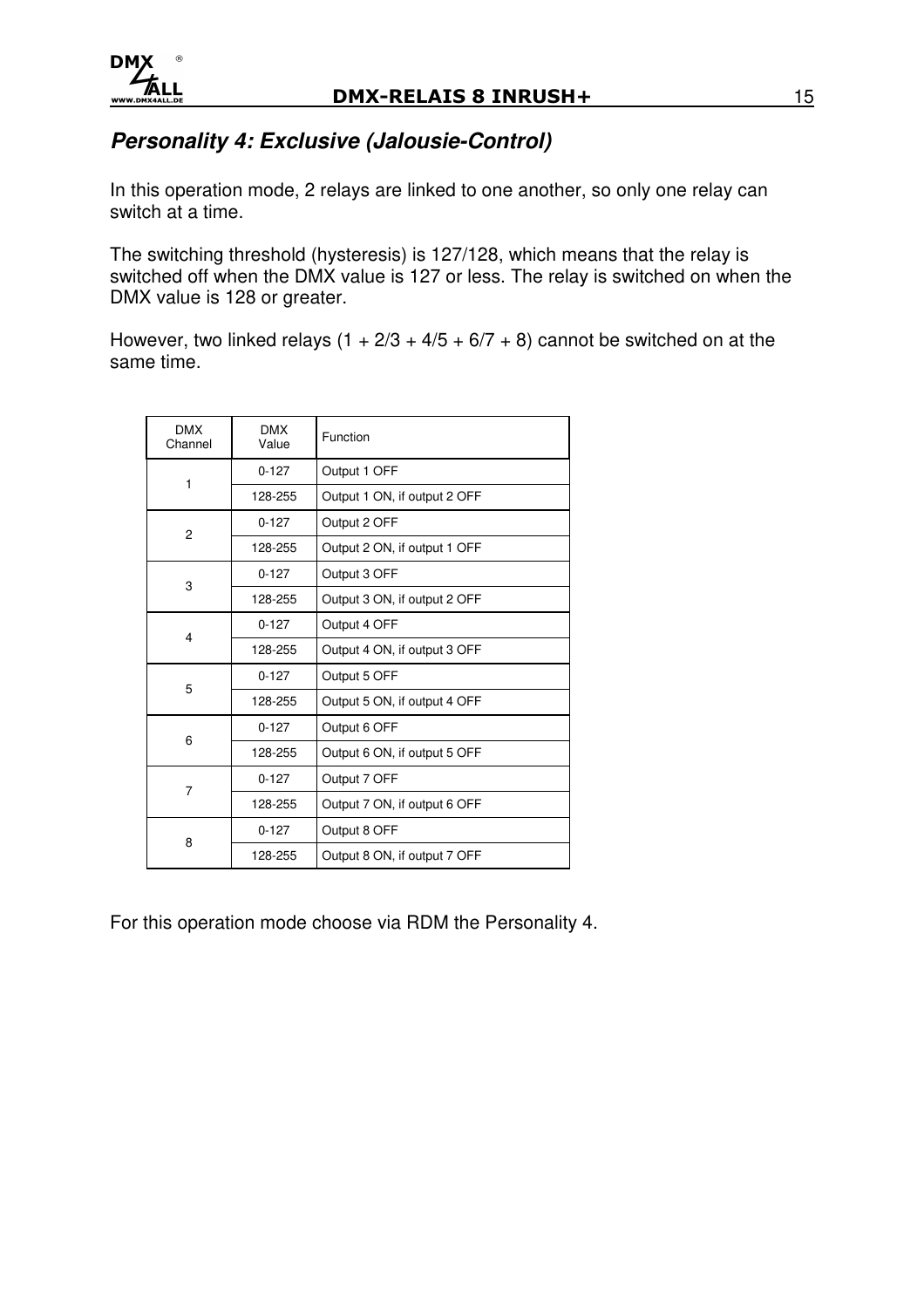

## **Personality 5: Monostable 1Second (Impulse)**

In this operation mode, the relays switch of each other independently, each via one DMX channel.

As soon as the DMX value is 128 or greater, the relay switches for 1 second. After that, the DMX value must first drop below 128 in order to trigger another switching pulse.

| <b>DMX</b><br>Channel | <b>DMX</b><br>Value | Function                 |  |
|-----------------------|---------------------|--------------------------|--|
| 1                     | $0 - 127$           | Output 1 OFF             |  |
|                       | 128-255             | Output 1 1x 1-second ON  |  |
| $\overline{2}$        | $0 - 127$           | Output 2 OFF             |  |
|                       | 128-255             | Output 2 1x 1- second ON |  |
| 3                     | $0 - 127$           | Output 3 OFF             |  |
|                       | 128-255             | Output 3 1x 1- second ON |  |
| 4                     | $0 - 127$           | Output 4 OFF             |  |
|                       | 128-255             | Output 4 1x 1- second ON |  |
| 5                     | $0 - 127$           | Output 5 OFF             |  |
|                       | 128-255             | Output 5 1x 1- second ON |  |
| 6                     | $0 - 127$           | Output 6 OFF             |  |
|                       | 128-255             | Output 6 1x 1- second ON |  |
| 7                     | $0 - 127$           | Output 7 OFF             |  |
|                       | 128-255             | Output 7 1x 1- second ON |  |
| 8                     | $0 - 127$           | Output 8 OFF             |  |
|                       | 128-255             | Output 8 1x 1- second ON |  |

For this operation mode choose via RDM the Personality 5.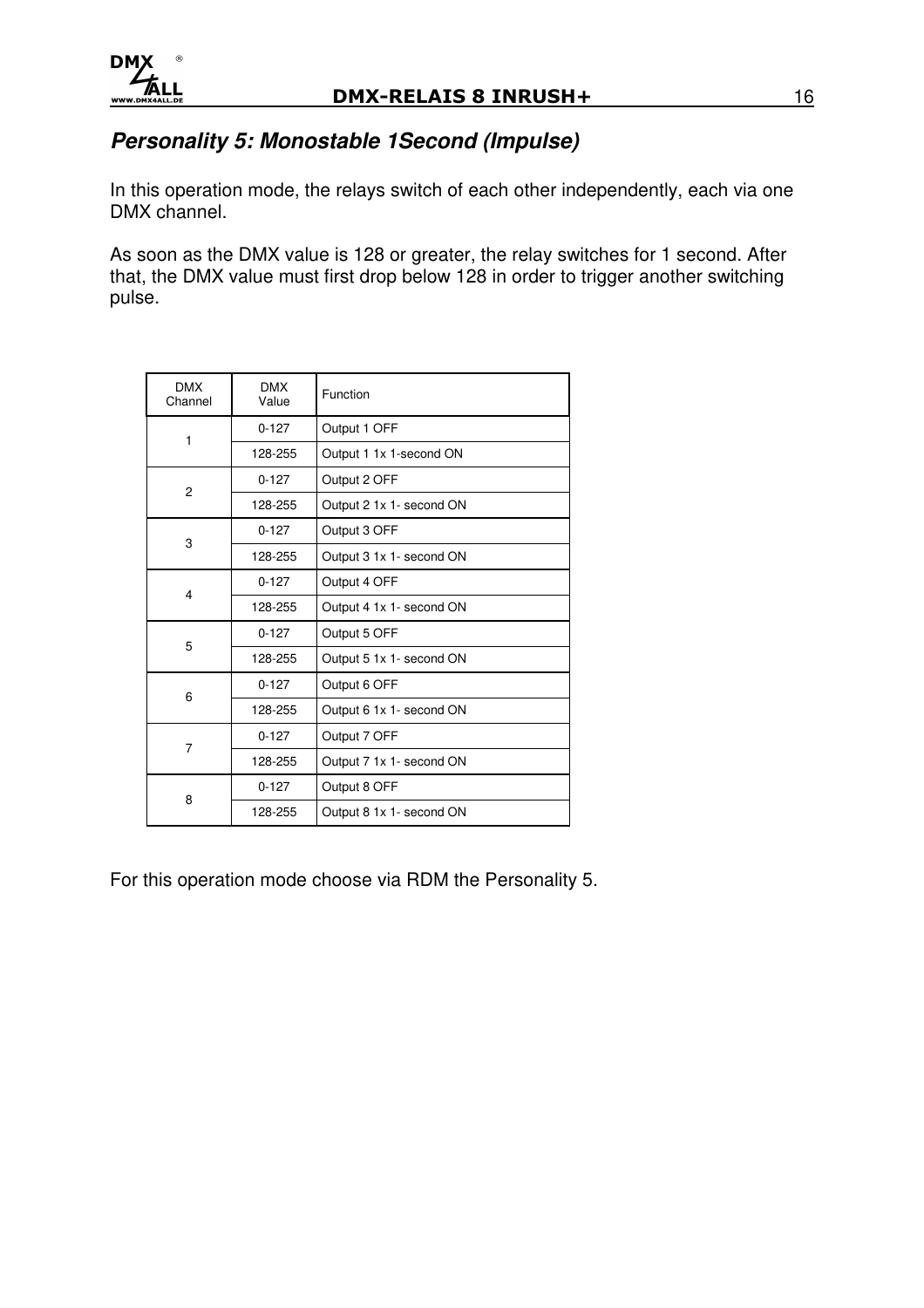

# **RDM**

RDM is the short form for **R**emote **D**evice **M**anagement.

As soon as the device is within the system, device-dependent settings can occur remotely via RDM command due to the uniquely assigned UID. A direct access to the device is not necessary.

This device supports the following RDM commands:

| <b>Parameter ID</b>         | <b>Discovery</b><br><b>Command</b> | <b>SET</b><br><b>Command</b> | <b>GET</b><br>Command | ANSI/<br><b>PID</b> |
|-----------------------------|------------------------------------|------------------------------|-----------------------|---------------------|
| DISC_UNIQUE_BRANCH          | $\checkmark$                       |                              |                       | E1.20               |
| DISC_MUTE                   | $\checkmark$                       |                              |                       | E1.20               |
| DISC UN MUTE                |                                    |                              |                       | E1.20               |
| <b>DEVICE INFO</b>          |                                    |                              | $\checkmark$          | E1.20               |
| SUPPORTED PARAMETERS        |                                    |                              | ✓                     | E1.20               |
| PARAMETER DESCRIPTION       |                                    |                              | $\checkmark$          | E1.20               |
| SOFTWARE VERSION LABEL      |                                    |                              |                       | E1.20               |
| DMX START ADDRESS           |                                    | ✓                            |                       | E1.20               |
| <b>DEVICE LABEL</b>         |                                    | $\checkmark$                 | $\checkmark$          | E1.20               |
| MANUFACTURER LABEL          |                                    |                              | $\checkmark$          | E1.20               |
| DEVICE MODEL DESCRIPTION    |                                    |                              | $\checkmark$          | E1.20               |
| <b>IDENTIFY_DEVICE</b>      |                                    |                              |                       | E1.20               |
| FACTORY_DEFAULTS            |                                    |                              |                       | E1.20               |
| DMX PERSONALITY             |                                    | $\checkmark$                 | $\checkmark$          | E1.20               |
| DMX_PERSONALITY_DESCRIPTION |                                    |                              | ✓                     | E1.20               |
| DMX_FAIL_MODE               |                                    |                              |                       | E1.37               |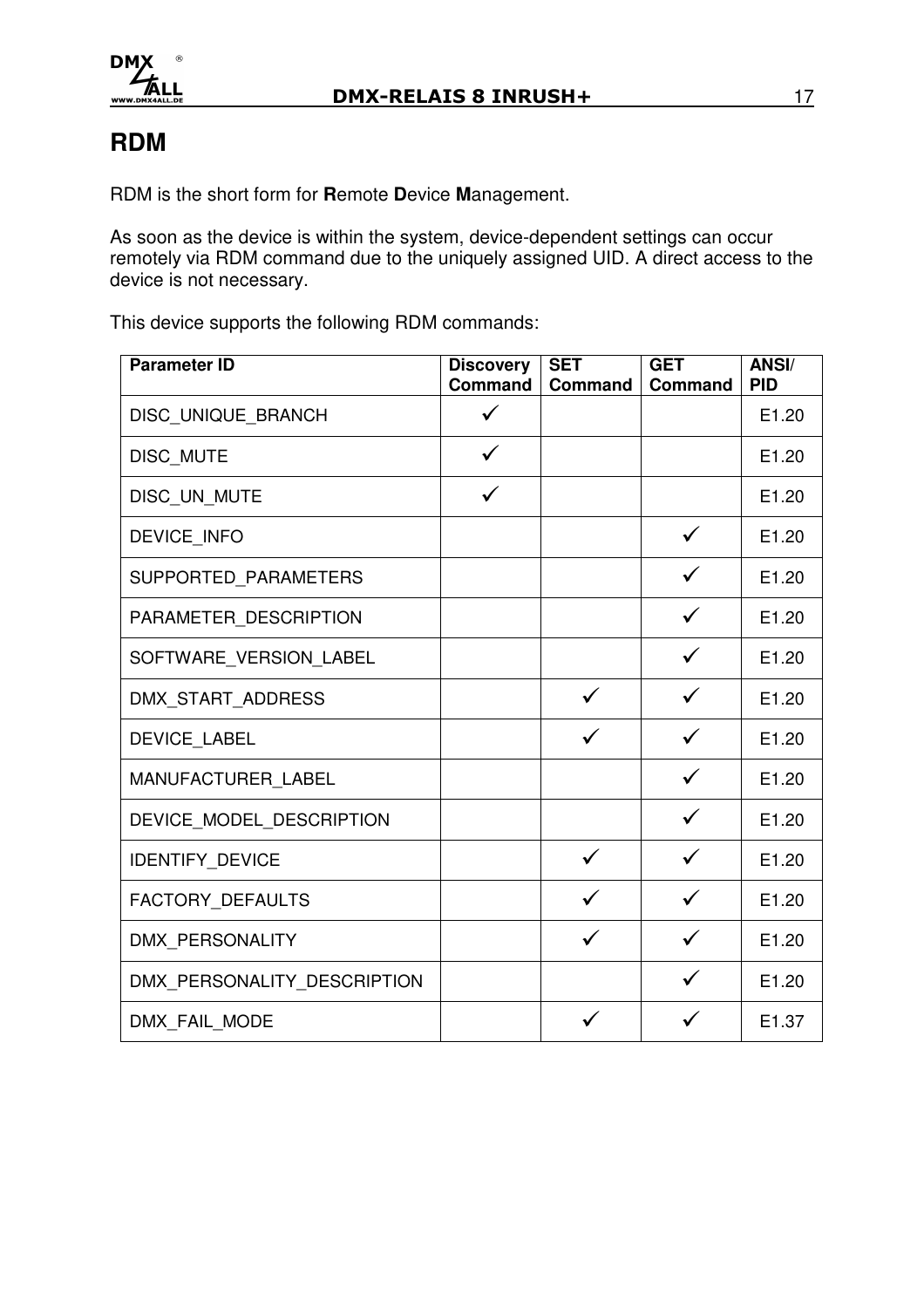

| <b>Parameter ID</b>               | Discovery   SET | Command   Command   Command | <b>GET</b> | <b>ANSI/</b><br><b>PID</b> |
|-----------------------------------|-----------------|-----------------------------|------------|----------------------------|
| SERIAL NUMBER <sup>1)</sup>       |                 |                             |            | PID:<br>0xD400             |
| <b>IDENTIFY MODE<sup>1)</sup></b> |                 | $\checkmark$                |            | PID:<br>0xD402             |

1) Manufacturer depending RDM control commands (MSC - Manufacturer Specific Type)

Manufacturer depending RDM control commands:

#### **SERIAL\_NUMBER**

PID: 0xD400

Outputs a text description (ASCII-Text) of the device serial number.

GET Send: PDL=0 Receive: PDL=21 (21 Byte ASCII-Text)

## **DISPLAY\_AUTO\_OFF**

PID: 0xD401

Sets the time after which the display is switched off ( $DISPLAY_LEVEL = 0$ ).

|            | Valid values are:       | 0<br>600 - | - NO AUTO OFF<br>- 1 minute<br>$1200 - 2$ minutes<br>$1800 - 3$ minutes<br>$2400 - 4$ minutes<br>3000 - 5 minutes<br>3600 - 6 minutes<br>4200 - 7 minutes<br>4800 - 8 minutes |
|------------|-------------------------|------------|-------------------------------------------------------------------------------------------------------------------------------------------------------------------------------|
| <b>GET</b> | Send:<br>Receive: PDL=2 | $PDL=0$    | 5400 - 9 minutes<br>$(1$ Word)                                                                                                                                                |
| <b>SET</b> | Send:<br>Receive: PDL=0 | $PDL=2$    | $(1$ Word)                                                                                                                                                                    |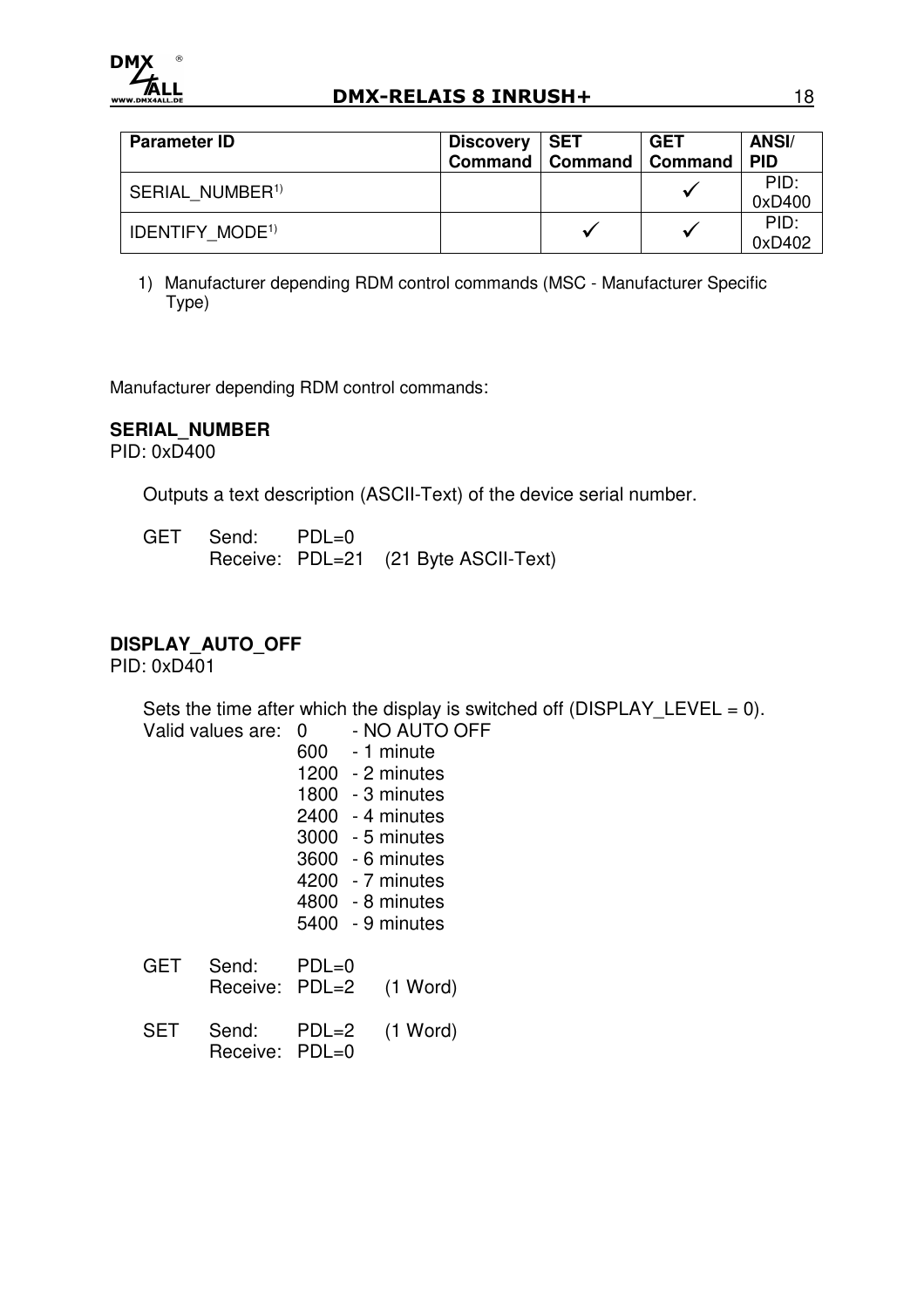

**IDENTIFY\_MODE**  PID: 0xD402

Sets the mode that is executed with IDENTIFY\_DEVICE.

| <b>GET</b> | Send: PDL=0<br>Receive: PDL=1 |       | (1 Byte IDENTIFY MODE ID)                                                                                        |
|------------|-------------------------------|-------|------------------------------------------------------------------------------------------------------------------|
| <b>SET</b> | Send:<br>Receive: PDL=0       | PDL=1 | (1 Byte IDENTIFY MODE ID)                                                                                        |
| 0          | <b>IDENTIFY MODE ID</b>       |       | <b>Function</b><br><b>FULL Identify</b><br>All relays switch simultaneously ON/OFF<br>and the status LED flashes |
|            |                               |       | <b>LOUD Identify</b><br>All relays switch in order ON/OFF and the<br>status LED flashes                          |
| 2          |                               |       | <b>QUIET Identify</b><br>The relays don't switch, only the status LED<br>flashes                                 |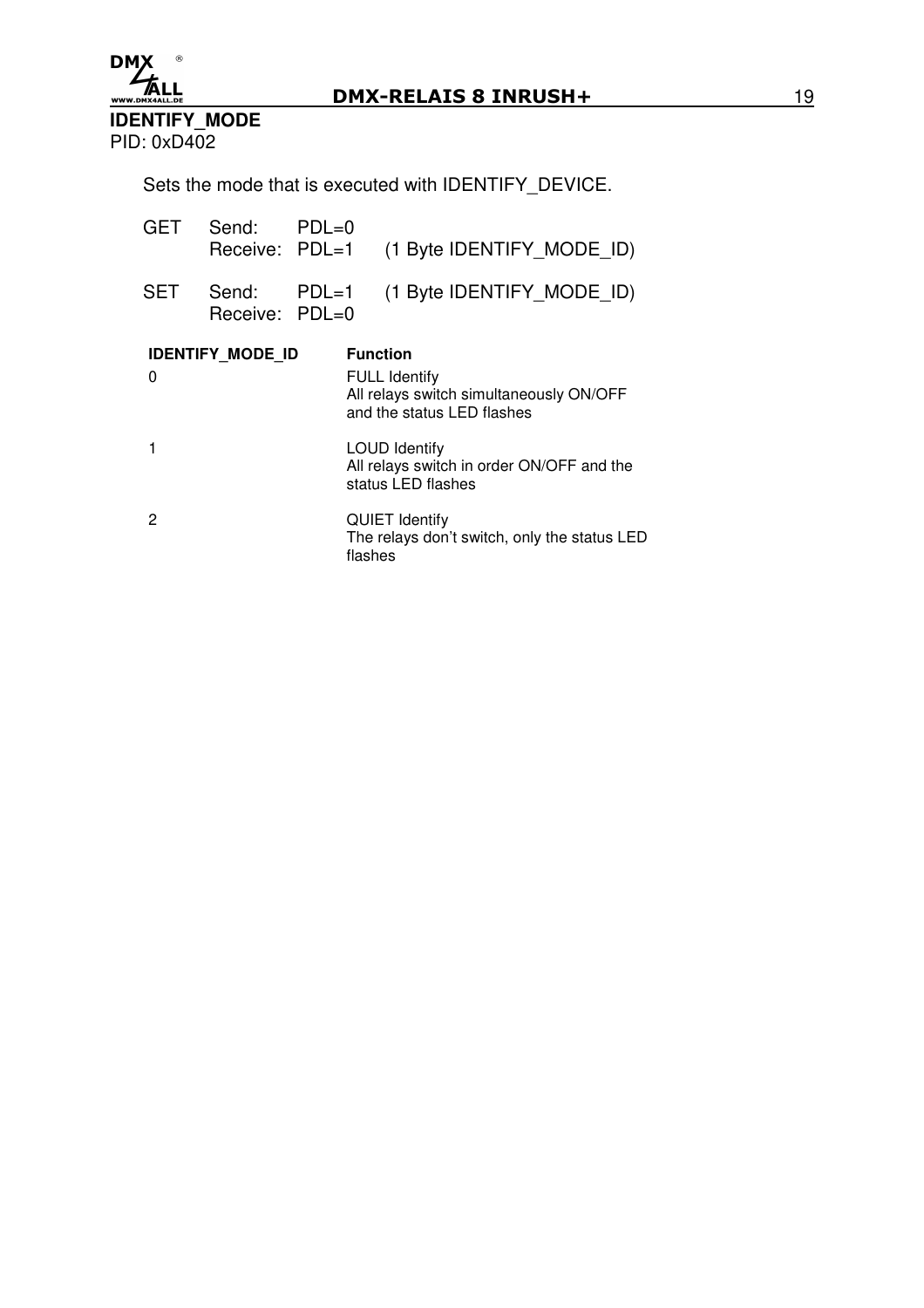

## **Factory Reset**

Before running the Factory Reset, read all steps carefully.

To reset the **DMX-RELAIS 8 INRUSH+** into the delivery conditions use the RDM parameter FACTORY DEFAULTS or proceed as follows directly at the device:

- Turn off the device (Disconnect power supply !)
- Open housing, by carefully opening the side tab with a screw driver
- Turn the address switches 1 up to 10 on ON
- Turn on the device (Turn on power supply)
- Now, the LED next to the address switch flashes within ca. 3 seconds for 20x

 $\rightarrow$  During the LED flashes set switch 10 on OFF

- The Factory Reset is going to proceed
	- $\rightarrow$  Now, the LED next to the address switch flashes with 4 short light impulses
- Turn off the device (Disconnect power supply!)
- Set all switches on OFF
- Close housing
- Now, the device is ready for use

If a further Factory Reset is necessary, this process can be repeated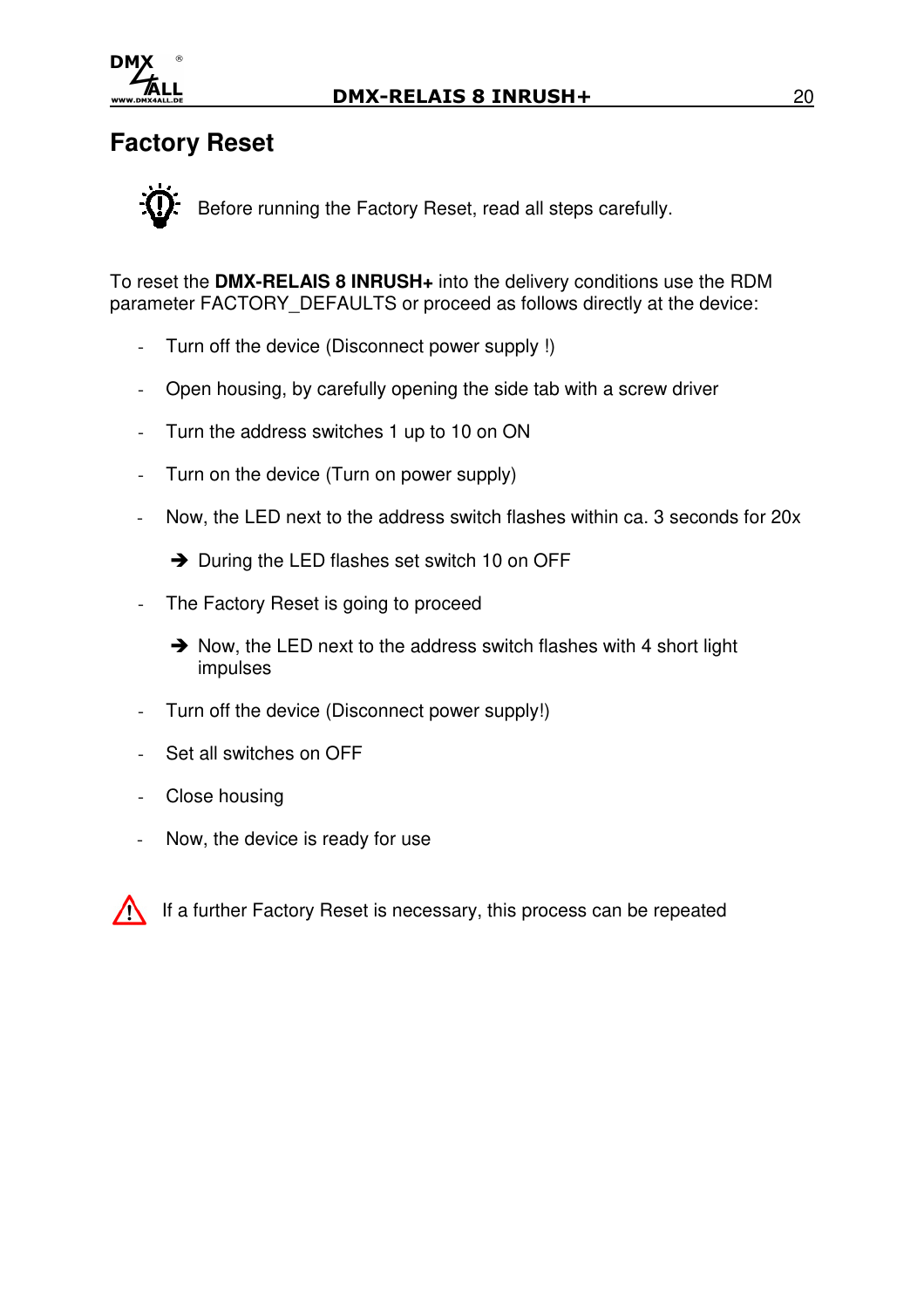

# **Dimensions**



All details in mm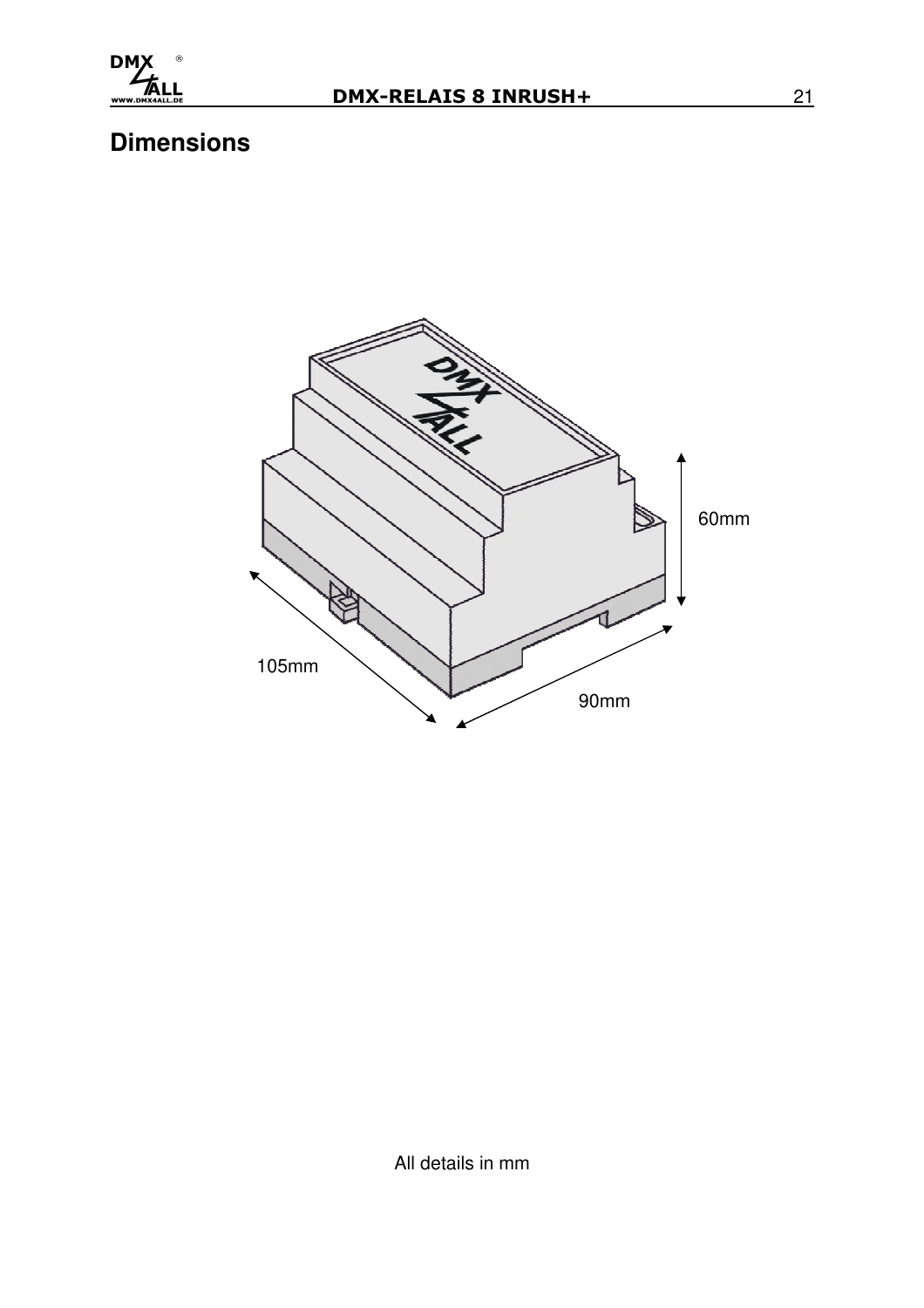

# **Accessoires**

**Power supply 12V** 

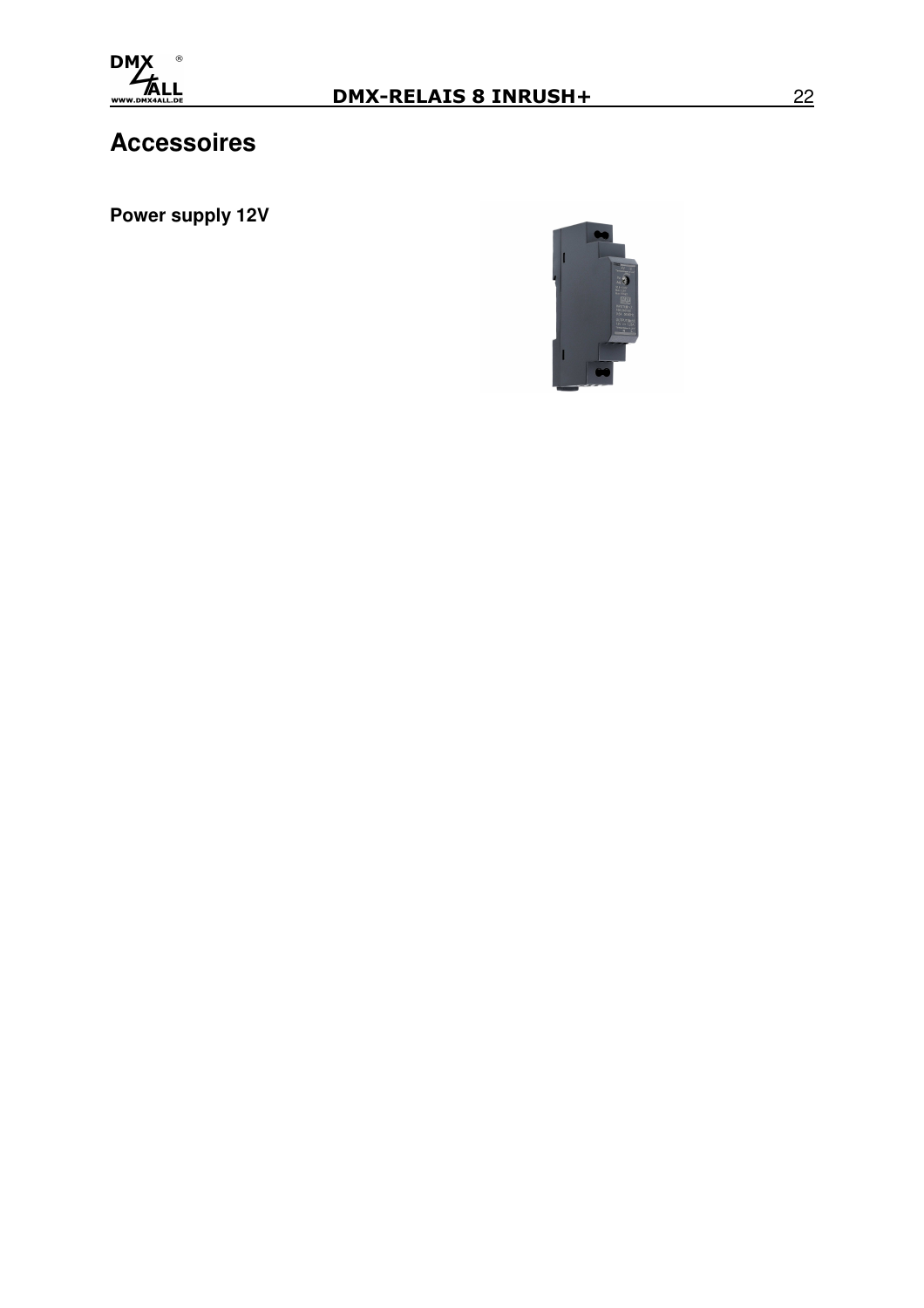

# **CE-Conformity**



This device is controlled by a microprocessor and uses high frequency. In order to maintain the properties of the module with regard to CE conformity, installation into a closed metal housing in accordance with the EMC directive 2014/30/EU is necessary.

# **Disposal**



 Electronical and electronic products must not be disposed in domestic waste. Dispose the product at the end of its service life in accordance with applicable legal regulations. Information on this can be obtained from your local waste disposal company.

## **Warning**



 This device is no toy. Keep out of the reach of children. Parents are liable for consequential damages caused by nonobservance for their children.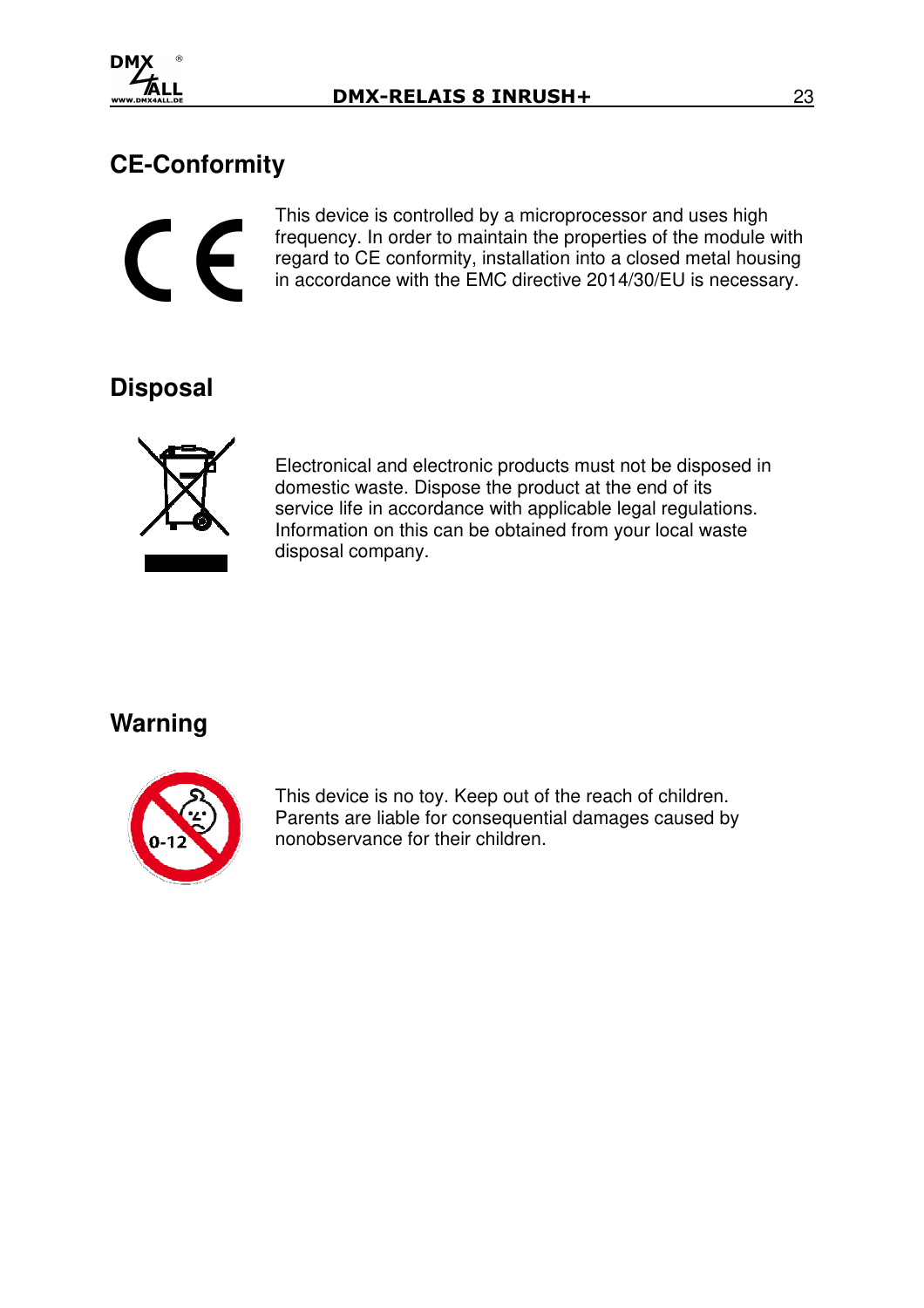

## **Risk-Notes**



You purchased a technical product. Conformable to the best available technology the following risks should not excluded:

## **Failure risk:**

The device can drop out partially or completely at any time without warning. To reduce the probability of a failure a redundant system structure is necessary.

#### **Initiation risk:**

For the installation of the board, the board must be connected and adjusted to foreign components according to the device paperwork. This work can only be done by qualified personnel, which read the full device paperwork and understand it.

#### **Operating risk:**

The Change or the operation under special conditions of the installed systems/components could as well as hidden defects cause to breakdown within the running time.

#### **Misusage risk:**

Any nonstandard use could cause incalculable risks and is not allowed.

**Warning:** It is not allowed to use the device in an operation, where the safety of persons depend on this device.